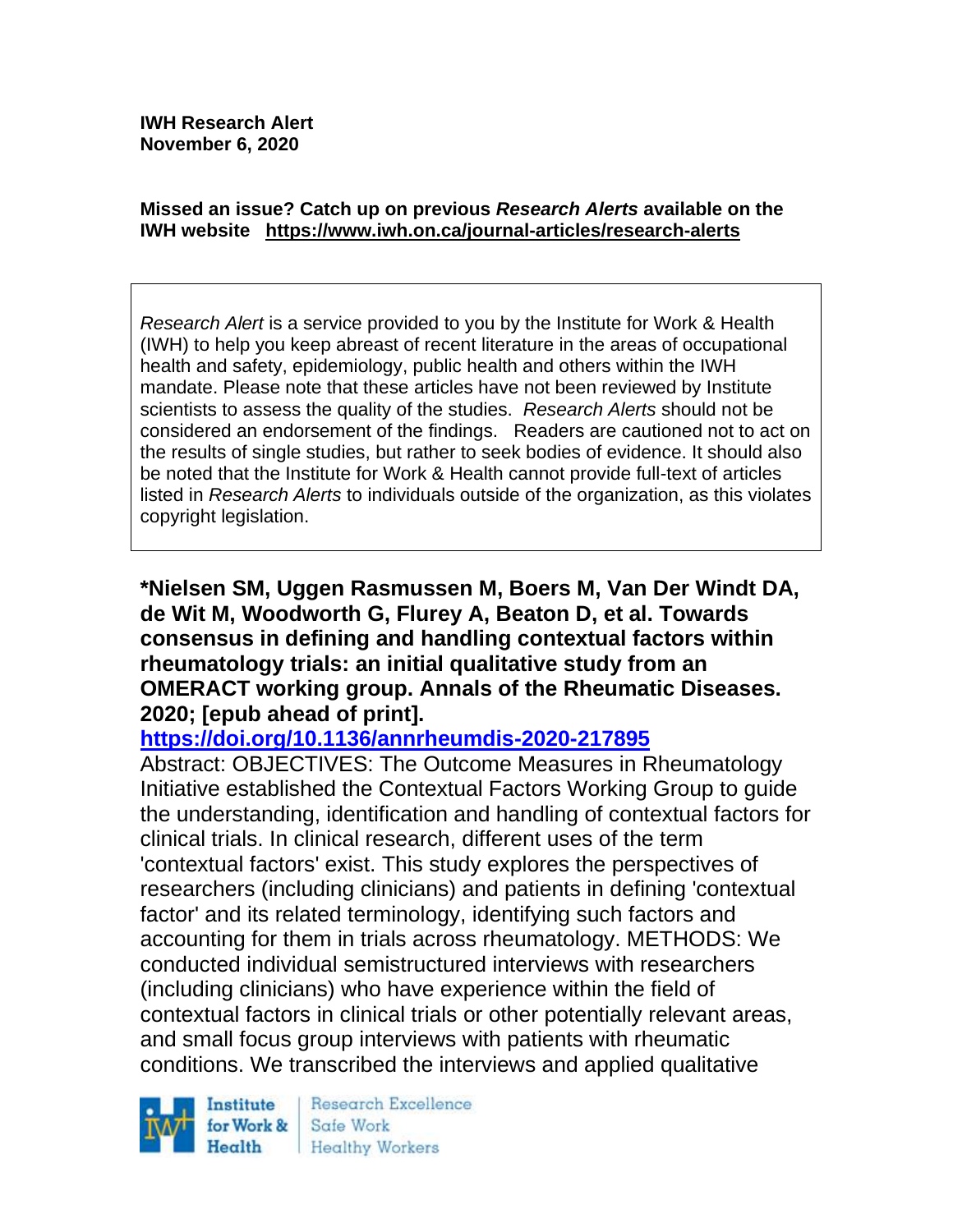content analysis. RESULTS: We interviewed 12 researchers and 7 patients. Researcher's and patient's descriptions of contextual factors were categorised into two broad themes, each comprising two contextual factors types. The 'treatment effect' theme focused on factors explaining variations in treatment effects (A) among patients and (B) among studies. The 'outcome measurement' theme focused on factors that explain (C) variations in the measurement result itself (apart from actual changes/differences in the outcome) and (D) variations in the outcome itself (beside treatment of interest). Methods for identifying and handling contextual factors differed among these themes and types. CONCLUSIONS: Two main themes for contextual factors with four types of contextual factors were identified based on input from researchers and patients. This will guide operationalisation of contextual factors. Further research should refine our findings and establish consensus among relevant stakeholders

**Boustead K, McDowall K, Baker KF, Pareja-Cebrian L, Gibson L, Cunningham M, et al. Establishing a healthcare worker screening programme for COVID-19. Occupational Medicine. 2020; 70(7):456-457.** 

**<https://doi.org/10.1093/occmed/kqaa114> [open access]**

### **Dean A, Venkataramani A, and Kimmel S. Mortality rates from COVID-19 are lower in unionized nursing homes. Health Affairs. 2020; 39(11):1993-2001.**

# **<https://doi.org/10.1377/hlthaff.2020.01011>**

Abstract: More than 40percent of all reported coronavirus disease 2019 (COVID-19) deaths in the United States have occurred in nursing homes. As a result, health care workers' access to personal protective equipment (PPE) and infection control policies in nursing homes have received increased attention. However, it is not known whether the presence of health care worker unions in nursing homes is associated with COVID-19 mortality rates. Therefore, we used cross-sectional regression analysis to examine the association between the presence of health care worker unions and COVID-19 mortality rates in 355 nursing homes in New York State. Health care worker unions were associated with a 1.29-percentage-point reduction in mortality, which represents a 30 percent relative

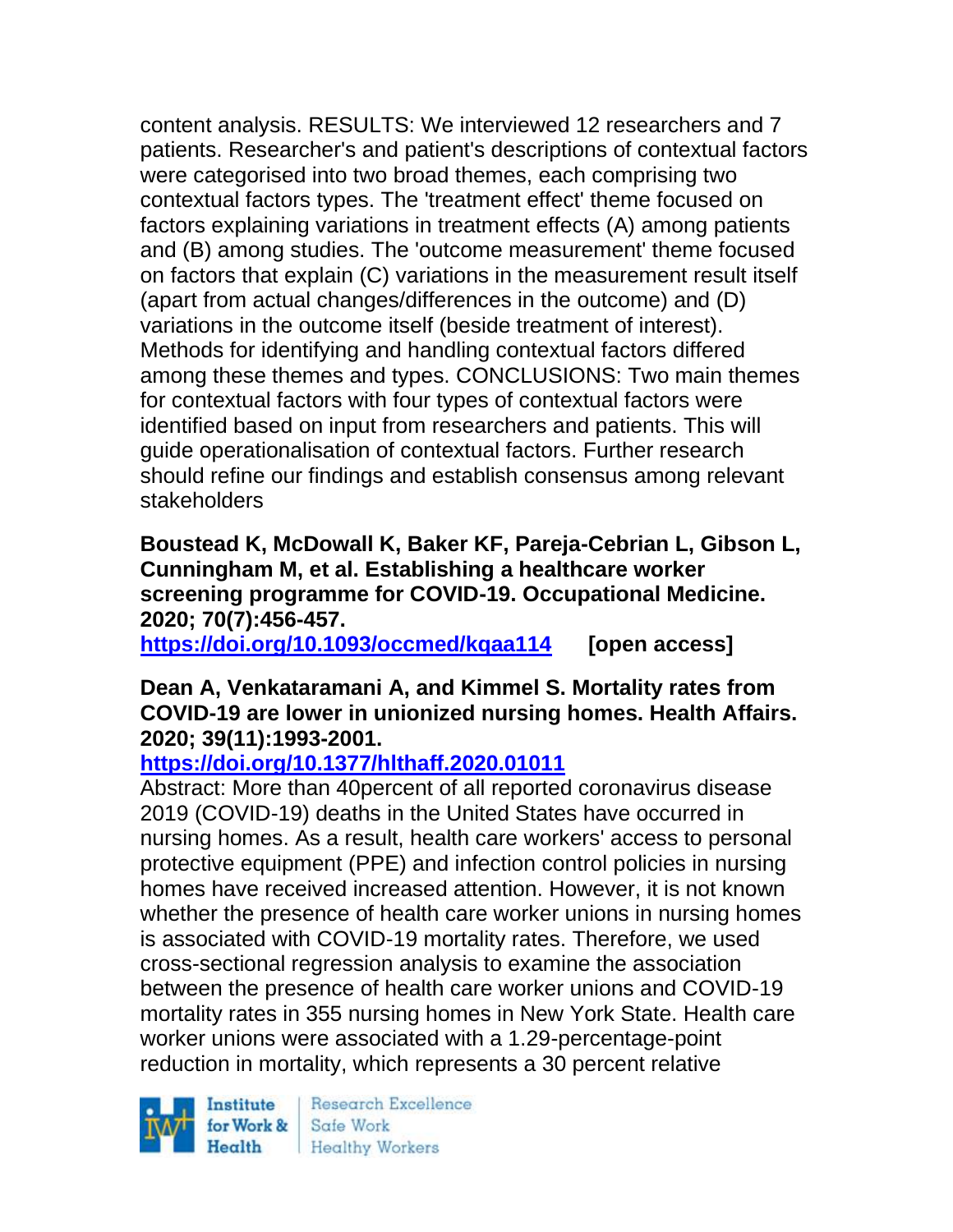decrease in the COVID-19 mortality rate compared with facilities without these unions. Unions were also associated with greater access to PPE, one mechanism that may link unions to lower COVID-19 mortality rates

**Goorts K, Boets I, Decuman S, Du Bois M, Rusu D, and Godderis L. Psychosocial determinants predicting long-term sickness absence: a register-based cohort study. Journal of Epidemiology & Community Health. 2020; 74(11):913-918. <https://doi.org/10.1136/jech-2020-214181> [open access]** Abstract: BACKGROUND: This study assessed the psychosocial determinants as explanatory variables for the length of the work disability period. The aim was to estimate the predictive value of a selected set of psychosocial determinants from the Quickscan questionnaire for the length of the sick leave period. A comparison was also made with the most common biomedical determinant: diagnosis. METHODS: In a cohort study of 4 981 insured Belgian patients, the length of the sick leave was calculated using Kaplan-Meier. Predictive psychosocial determinants were selected using backward conditional selection in Cox regression and using concordance index values (C-index) we compared the predictive value of the biomedical to the psychosocial model in a sample subset. RESULTS: Fourteen psychosocial determinants were significantly (p<0.10) related to the length of the sick leave: health perception of the patient, physical workload, social support management, social support colleagues, work-health interference, psychological distress, fear of colleagues' expectations, stressful lifeevents, autonomy, learning and development opportunities, job satisfaction, workload, work expectations and expectation to return to work. The C-index of this biopsychosocial model including gender, age and labour status was 0.80 (CI: 0.78; 0.81) (n=4 981). In the subset of 2 868 respondents with diagnostic information, the C-index for the same model was .73 (CI: 0.71; 0.76) compared with 0.63 (CI: 0.61; 0.65) for the biomedical model. CONCLUSIONS: A set of 14 psychosocial determinants showed good predictive capacity (C-index: 0.80). Also, in a subset of the sample, the selected determinants performed better compared with diagnostic information to predict long-term sick leave (>6months)

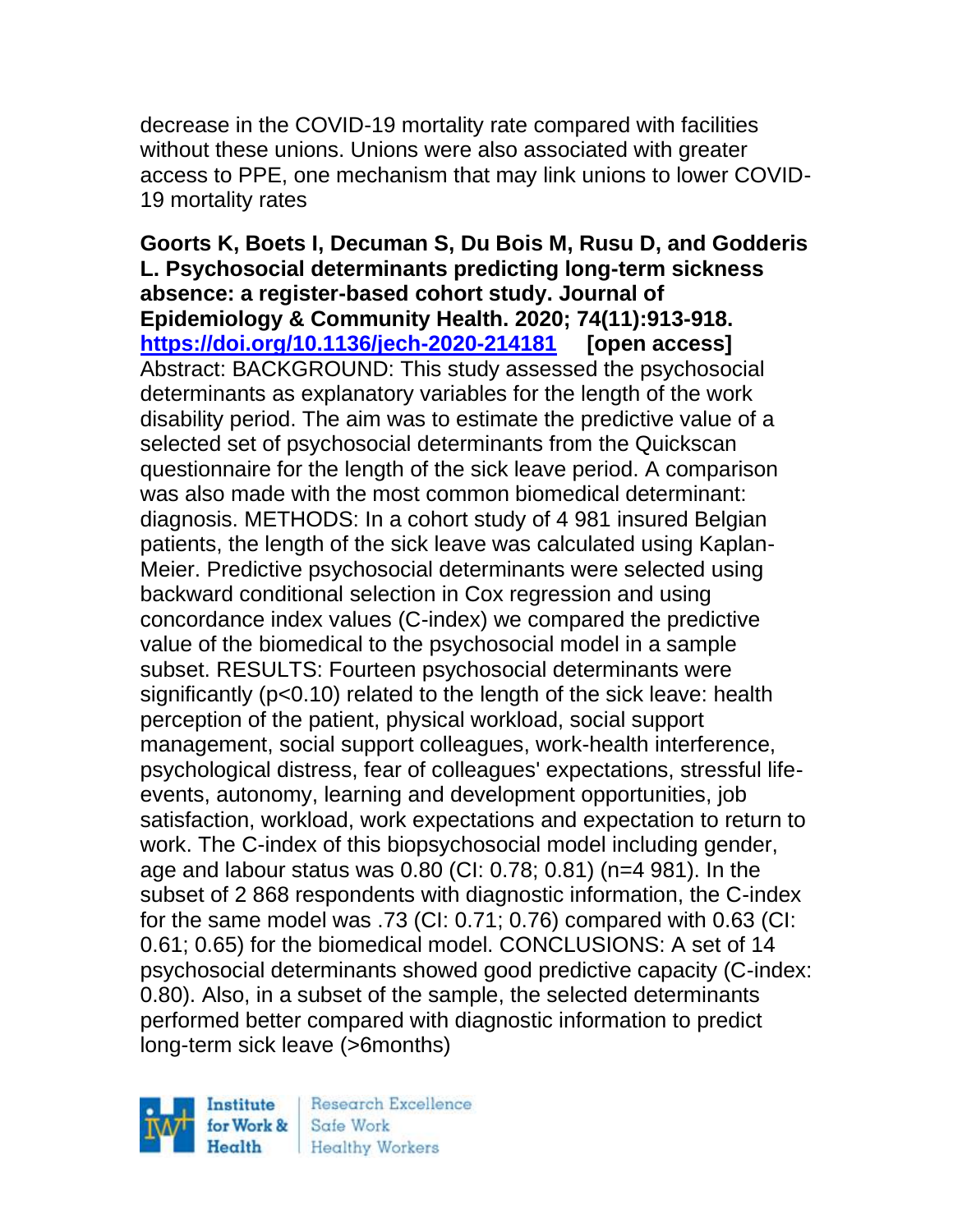**Hakulinen C, Bockerman P, Pulkki-Raback L, Virtanen M, and Elovainio M. Employment and earnings trajectories before and after sickness absence due to major depressive disorder: a nationwide case-control study. Occupational and Environmental Medicine. 2020; [epub ahead of print].**

#### **<https://doi.org/10.1136/oemed-2020-106660>**

Abstract: OBJECTIVES: To examine employment and earnings trajectories before and after the first sickness absence period due to major depressive disorder (MDD). METHODS: All individuals (n=158 813) in Finland who had a first sickness absence period (lasting longer than 9 days) due to MDD between 2005 and 2015 were matched with one randomly selected individual of the same age and gender with no history of MDD. Employment status and earnings were measured using register-based data annually from 2005 to 2015. Generalised estimating equations were used to examine the trajectories of employment and earnings before and after MDD diagnosis in men and women separately. RESULTS: Sickness absence due to MDD was associated with increased probability of non-employment during and after the year of the first sickness absence period. In men, but not in women, the probability of being employed was lower 5 years before the sickness absence period due to MDD. When compared with the individuals in the control group, men had around 34% and women 15% lower earnings 1 year, and 40% and 23%, respectively, 5 years, after the first sickness absence period due to MDD. More severe MDD and longer duration of sickness absence period were associated with lower probability of being employed. CONCLUSIONS: Sickness absence due to MDD was associated with considerable reduction in employment and earnings losses. For men and individuals with more severe MDD, this reduction was before the first sickness period. This supports a reciprocal association between employment and earnings with MDD

#### **Landsbergis PA, Shtridler E, Bahruth A, and Alexander D. Job stress and health of elementary and secondary school educators in the United States. New Solutions. 2020; 30(3):192- 203.**

#### **<https://doi.org/10.1177/1048291120956369>**

Abstract: Elementary and secondary school educators face many work stressors, which appear to be increasing due to economic,

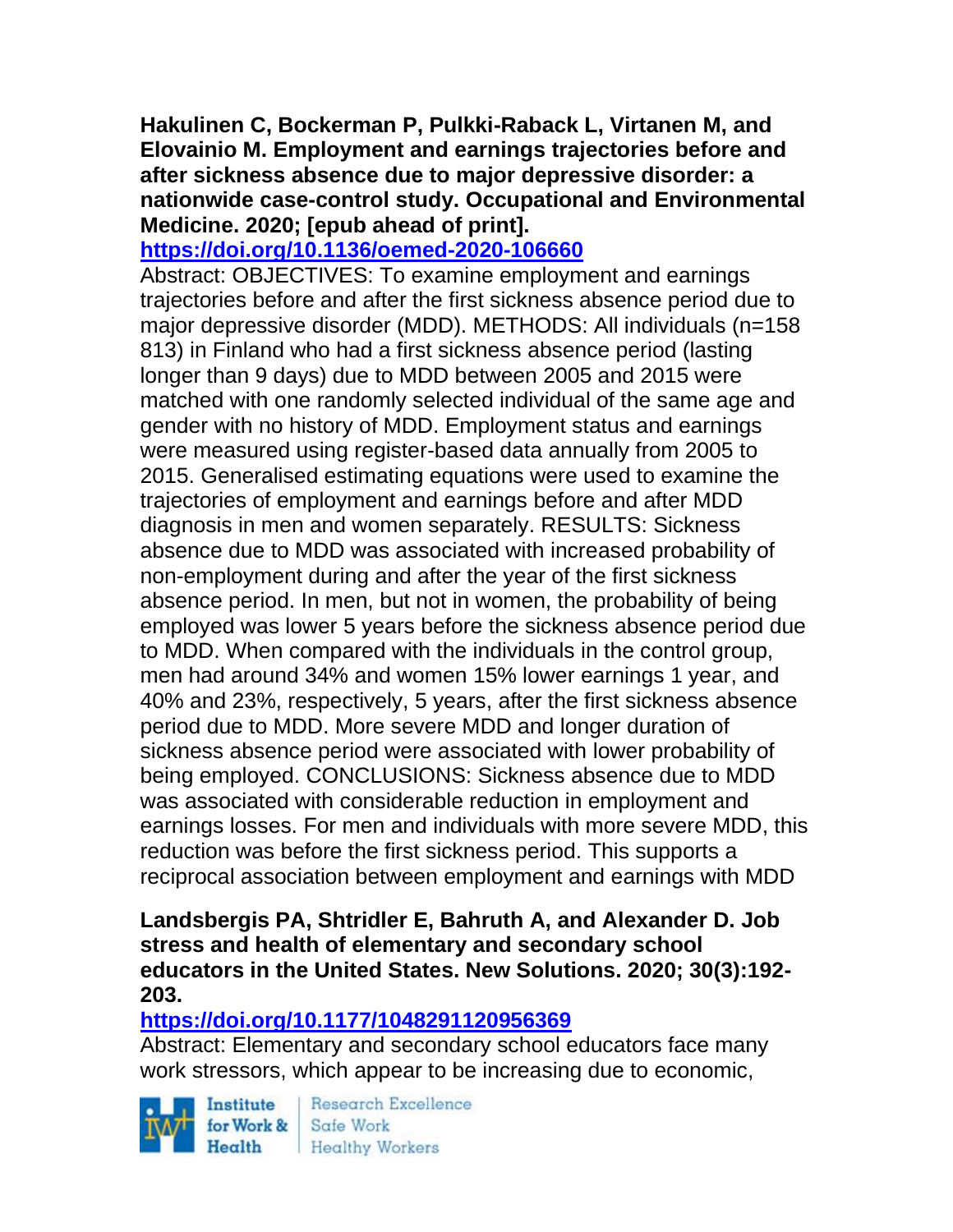political, and social trends. Therefore, we analyzed data from a 2017 national American Federation of Teachers survey of U.S. education staff, including data from two New York School districts that have adopted collaborative labor-management practices. The national American Federation of Teachers sample of educators reported significantly higher prevalences of several work stressors and poorer physical and mental health compared to the U.S. workers overall, adjusted for age, gender, and race/ethnicity. Compared with educators nationally, educators in districts with collaborative labormanagement practices did not have a consistently higher or lower prevalence of work stressors or poorer health. Findings suggest the importance of reducing work stressors among U.S. educators. Results should be interpreted with caution due to the low educator survey response rate

#### **Leineweber C, Marklund S, Gustafsson K, and Helgesson M. Work environment risk factors for the duration of all cause and diagnose-specific sickness absence among healthcare workers in Sweden: a prospective study. Occupational and Environmental Medicine. 2020; 77(11):782-789. <https://doi.org/10.1136/oemed-2020-106510>**

Abstract: OBJECTIVES: Increasing sickness absence (SA) has been reported among healthcare workers in Sweden. Our aim was to analyse the impact of work environment factors on short-term and long-term SA based on musculoskeletal and psychiatric diagnoses among healthcare workers. METHODS: The study sample consisted of healthcare workers (n=12452) drawn from representative samples of workers aged 16 to 64, who participated in the Swedish Work Environment Surveys (SWES) between 1993 and 2013. The outcomes were either short-term (<=28 days) or long-term (>104 days) SA between 1994 and 2016. HRs and 95% CIs were calculated for the impact of physical and psychosocial working conditions on risk of subsequent short-term or long-term SA for 3 years after participation in SWES. RESULTS: Heavy physical work and strenuous work postures showed elevated HRs for short-term and long-term SA compared with those without these work exposures. Similarly, high job demands and low job control each increased the risk for both short-term and long-term SA compared with employees with low job demands and high job control. Low job support increased

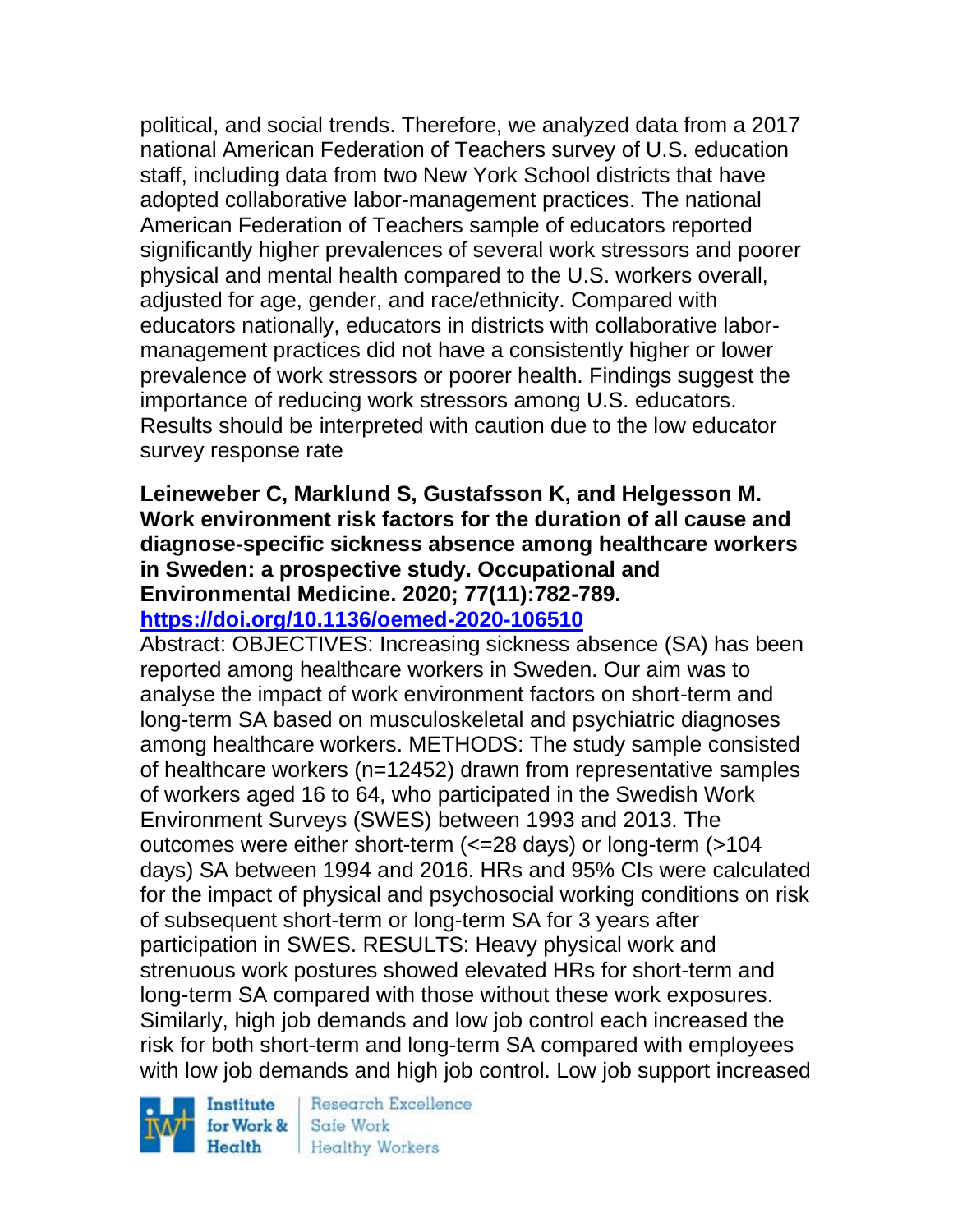the risk for short-term SA compared with those with high job support. Working conditions were strongly related to short-term SA due to musculoskeletal diagnoses but not to short-term SA due to psychiatric diagnoses. None of the work characteristics, except strenuous postures, elevated the risk for long-term SA due to psychiatric diagnosis compared with employees without these characteristics. CONCLUSIONS: Ergonomic improvements and stress reduction among healthcare workers are likely to reduce the prevalence of SA foremost due to musculoskeletal diagnoses

#### **MacLeod D. The rise of shop floor ergonomics: a personal perspective. IISE Transactions on Occupational Ergonomics and Human Factors. 2020; 8(2):99-104.**

#### **<https://doi.org/10.1080/24725838.2020.1810823>**

Abstract: OCCUPATIONAL APPLICATIONS Based on a 45-year career as a practitioner in industrial ergonomics, I offer in this paper a personal memoir on how ergonomics came to the shop floor in North America, involving ordinary workers in an early effort to prevent what was at the time an unknown problem - work-related Musculoskeletal Disorders. The actions included the beginning of a low-tech, practical improvement process that is still effective today. In total, the experience can provide encouragement to everybody to be confident in their ability when trying new endeavors and to remember that small initial steps can eventually lead to major change

#### **Mather L, Karkkainen S, Narusyte J, Ropponen A, Mittendorfer-Rutz E, and Svedberg P. Sick leave due to back pain, common mental disorders and disability pension: common genetic liability. European Journal of Pain. 2020; 24:1892–1901(10):1892- 1901.**

**<https://doi.org/10.1002/ejp.1635> [open access]** Abstract: BACKGROUND: Back pain and common mental disorders are often comorbid and known risk factors for future disability pension. However, the reason for the covariation is not known. The aim was to investigate the common genetic and environmental influences on the covariation between sick leave due to back pain, sick leave due to common mental disorders and disability pension. METHODS: Register data from the Swedish Social Insurance Agency on sick leave due to back pain, common mental disorders and

Institute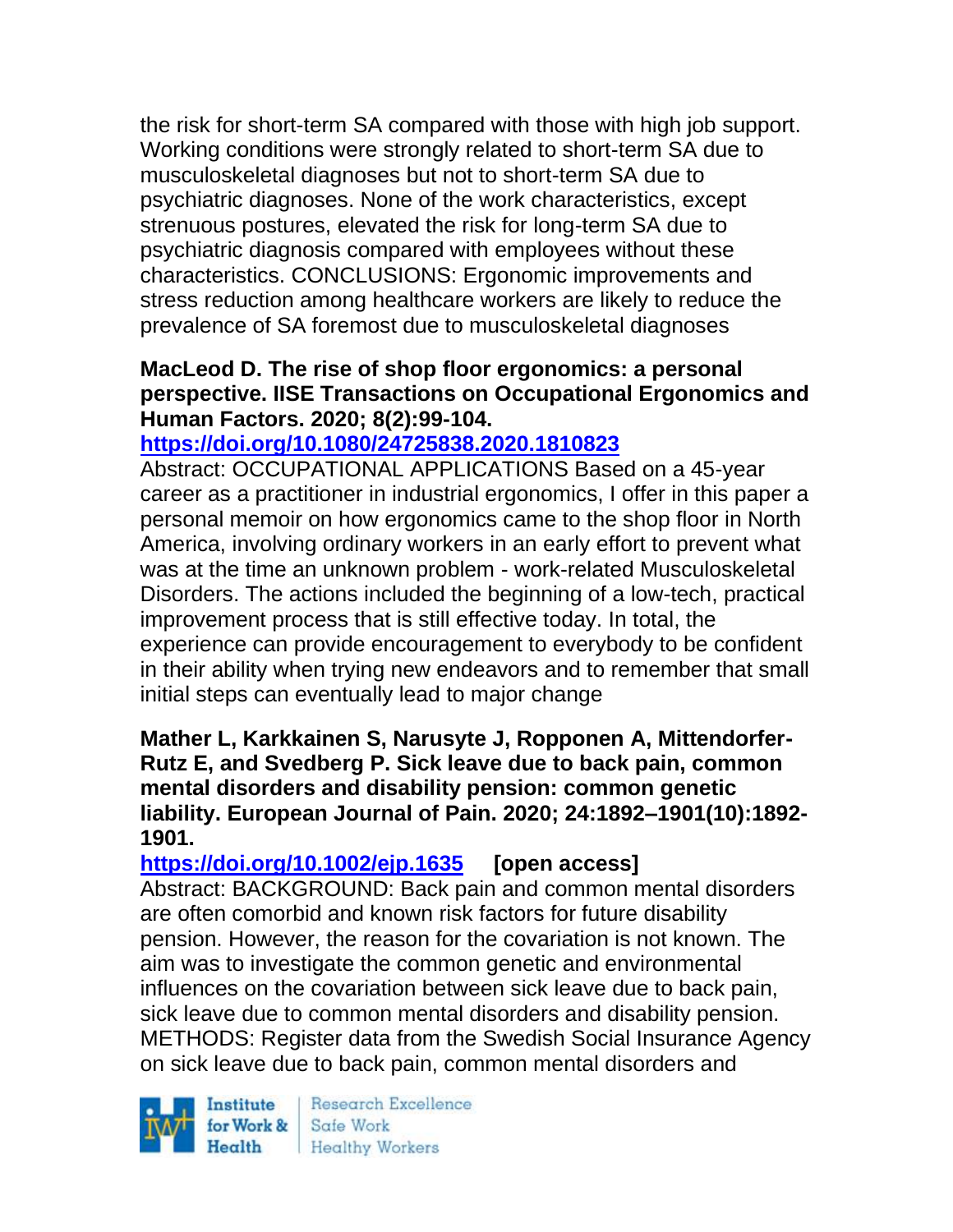disability pension between 2005 and 2018, in a population-based sample of 56,686 working age twins was used to construct biometric twin models to calculate if the covariation between the traits were due to Additive (A) or Dominant (D) genetic factors, Common environmental factors (C) or unique Environmental factors (E), for women and men. RESULTS: The phenotypic correlations ranged between 0.17 and 0.25. A common factor common pathway AE model fitted best for both women and men. The latent underlying common factor, that explained the covariation was mostly explained by genetic factors (87% for women and 90% for men). Each trait was also influenced by its own unique genetic and unique environment factors. A higher heritability was found for disability pension than for sick leave. CONCLUSIONS: The covariation between sick leave due to back pain and common mental disorders, and disability pension were mostly explained by common genetic factors, while the unique variation in each trait was influenced by both genetic and environmental factors not shared within the twin pairs. SIGNIFICANCE: A common genetic liability seems to be of importance in the comorbidity of sick leave due to back pain and common mental disorders and the transition to disability pension, both among women and men. However, the proportion in each trait that was explained by genetic factors was somewhat higher for men than for women in all traits. This may be of importance to consider in intervention or prevention efforts

**Murayama H, Nonaka K, Hasebe M, and Fujiwara Y. Workplace and community social capital and burnout among professionals of health and welfare services for the seniors: a multilevel analysis in Japan. Journal of Occupational Health. 2020; 62(1):e12177.**

**<https://doi.org/10.1002/1348-9585.12177> [open access]** Abstract: OBJECTIVE: Despite the potential of the social capital approach in preventing burnout, there is sparse evidence of its contextual effect. This study aimed to reveal the contextual association of workplace and community social capital on burnout among professionals of health and welfare services for seniors in Japan. METHODS: We collected data from a cross-sectional questionnaire survey for all health and welfare professionals working in Community Comprehensive Support Centers (CCSCs) in the

Institute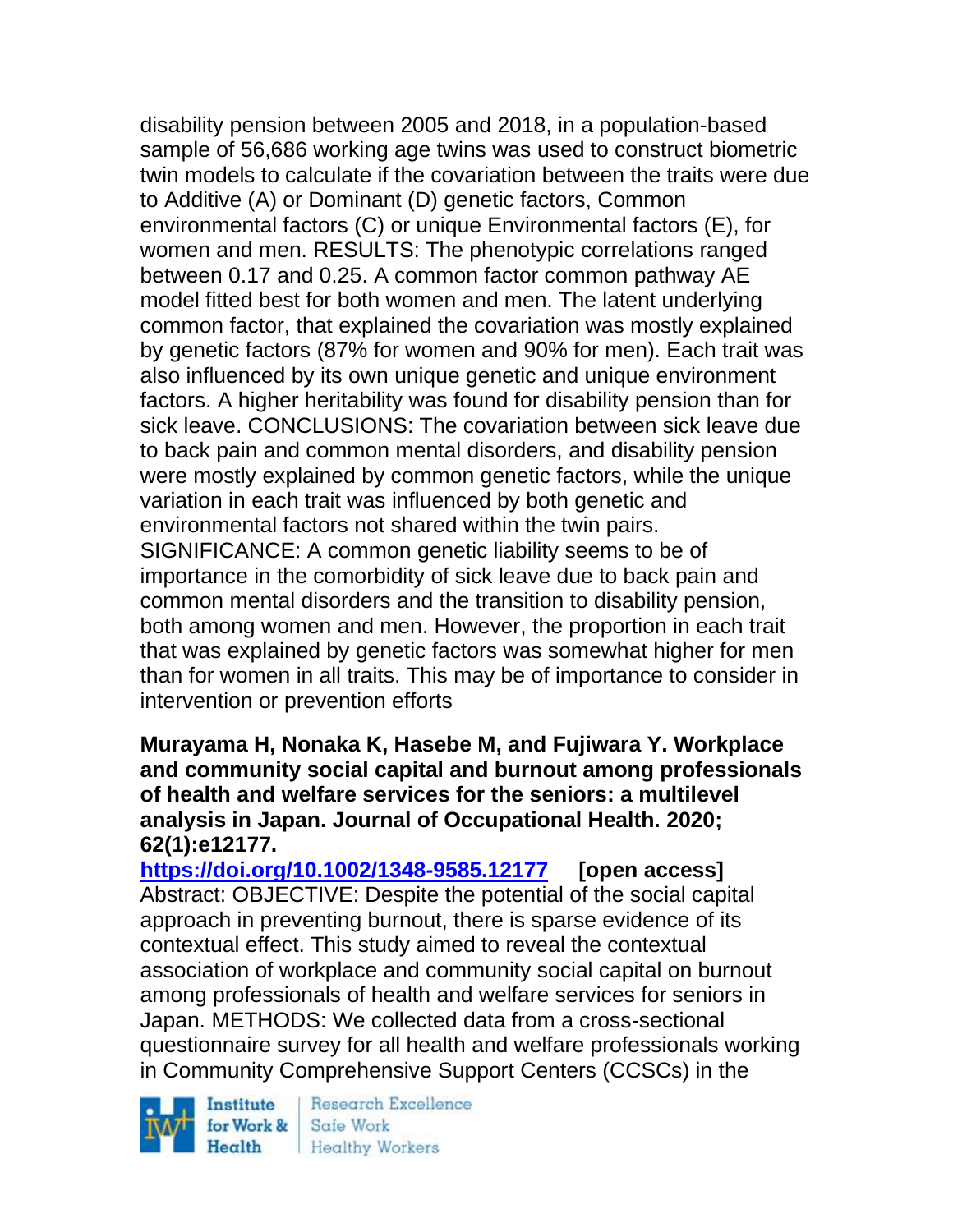central Tokyo area in 2015. We assessed burnout using the Japanese version of the Maslach Burnout Inventory, which consists of three subscales: emotional exhaustion, depersonalization, and reduced personal accomplishment. We prepared social capital items regarding workplace (the CCSC the participants belonged to) and community (the current catchment area of the CCSC). We aggregated individual responses of workplace and community social capital within each CCSC to create group-level workplace and community social capital indicators. RESULTS: Among the 1771 questionnaires distributed, we analyzed 1110 from 211 CCSCs. Multilevel analysis showed that higher group-level workplace social capital was significantly associated with lower scores of all three subscales after adjusting for covariates. Moreover, we found a significant association between greater group-level community social capital and lower scores of depersonalization and reduced personal accomplishment. CONCLUSION: Working in workplaces and communities with higher social capital is related to lower burnout. The findings suggest that strategies to enhance the social capital of their workplace and community would be beneficial in the prevention of burnout among professionals in the field of health and social welfare

### **Nabe-Nielsen K, Nilsson CJ, Juul-Madsen M, Bredal C, Hansen LOP, and Hansen AM. COVID-19 risk management at the workplace, fear of infection and fear of transmission of infection among frontline employees. Occupational and Environmental Medicine. 2020; [epub ahead of print].**

# **<https://doi.org/10.1136/oemed-2020-106831>**

Abstract: OBJECTIVES: We compared COVID-19 risk management, fear of infection and fear of transmission of infection among frontline employees working within eldercare, hospital/rehabilitation, psychiatry, childcare and ambulance service and explored if group differences in fear of infection and transmission could be explained by differences in risk management. We also investigated the association of risk management with fear of infection and fear of transmission of infection among eldercare personnel. METHODS: We used crosssectional questionnaire data collected by the Danish labour union, FOA . Data were collected 5½ weeks after the first case of COVID-19 was registered in Denmark. Data for the first aim included 2623 participants. Data for the second aim included 1680 participants. All

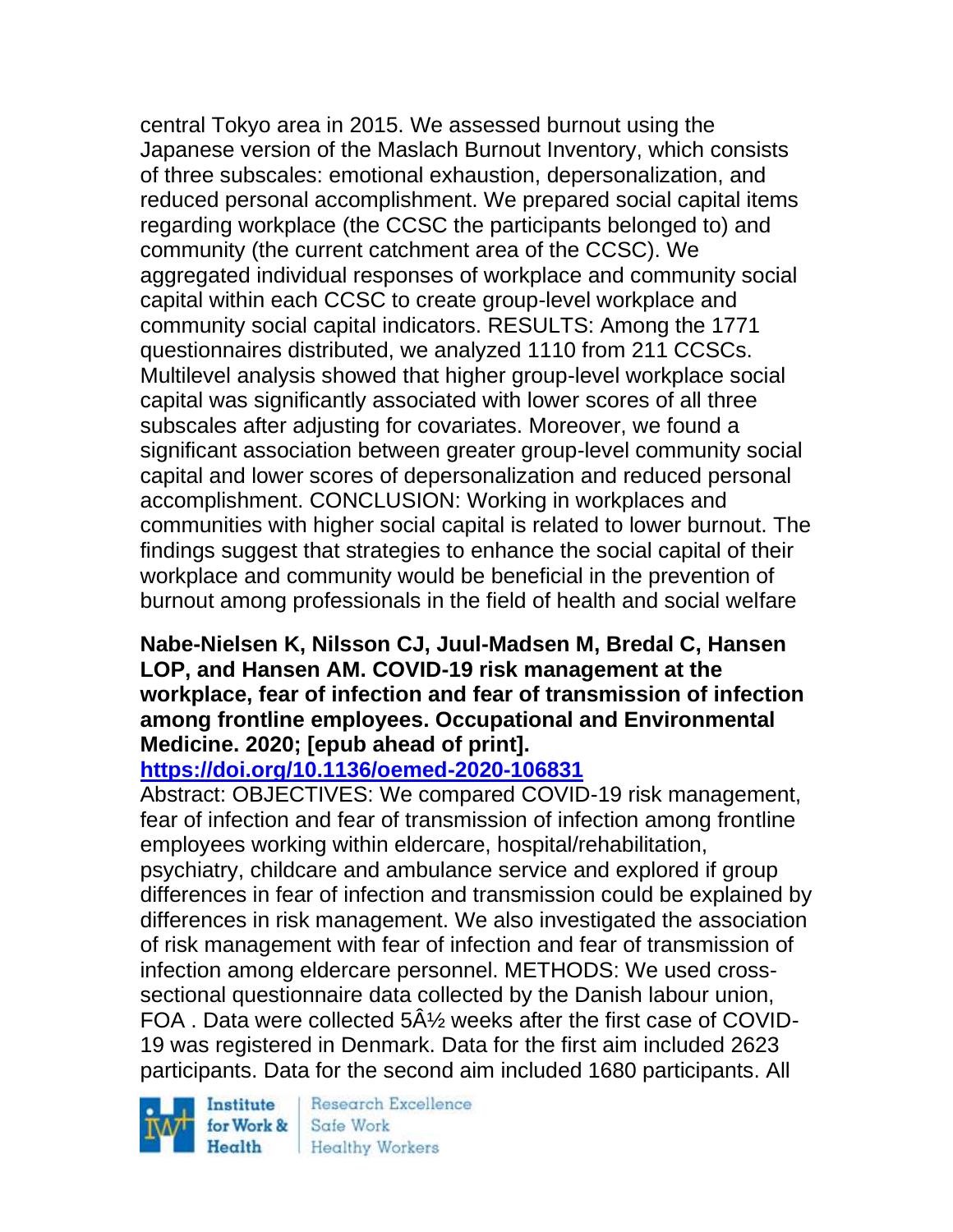independent variables were mutually adjusted and also adjusted for sex, age, job title and region. RESULTS: Fear of infection (49%) and fear of transmitting infection from work to the private sphere (68%) was most frequent in ambulance service. Fear of transmitting infection during work was most frequent in the eldercare (55%). Not all differences in fear of infection and transmission between the five areas of work were explained by differences in risk management. Among eldercare personnel, self-reported exposure to infection and lack of access to test was most consistently associated with fear of infection and fear of transmission, whereas lack of access to personal protective equipment was solely associated with fear of transmission. CONCLUSION: We have illustrated differences and similarities in COVID-19 risk management within five areas of work and provide new insights into factors associated with eldercare workers' fear of infection and fear of transmission of infection

**Ng K, Niven K, and Hoel H. 'I could help, but . . .': a dynamic sensemaking model of workplace bullying bystanders. Human Relations. 2020; 73(12):1718-1746. <https://doi.org/10.1177/0018726719884617>** 

#### **Stirling PHC, Jenkins PJ, Clement ND, Duckworth AD, and McEachan JE. Occupation classification predicts return to work after carpal tunnel decompression. Occupational Medicine. 2020; 70(6):415-420.**

# **<https://doi.org/10.1093/occmed/kqaa061>**

Abstract: BACKGROUND: The relationship between hand function, employment status and return to work (RTW) after carpal tunnel decompression (CTD) is unclear. AIMS: To investigate predictors of RTW following CTD. METHODS: We prospectively collected preoperative and 1-year post-operative outcomes and RTW data for all patients undergoing CTD at one centre between 29 May 2014 and 29 May 2017. We used the Standard Occupation Classification 2010. RESULTS: Pre- and post-operative results were available for 469 (79%) of the 597 patients who had CTD surgery. Pre-operatively, 219 (47%) were employed, 216 (46%) were retired, 26 (6%) were not working due to long-term illness and eight (2%) were unemployed. Complete data sets were available for 178 (81%) of the 219 employed patients, of whom 161 (90%) were able to RTW. Of the

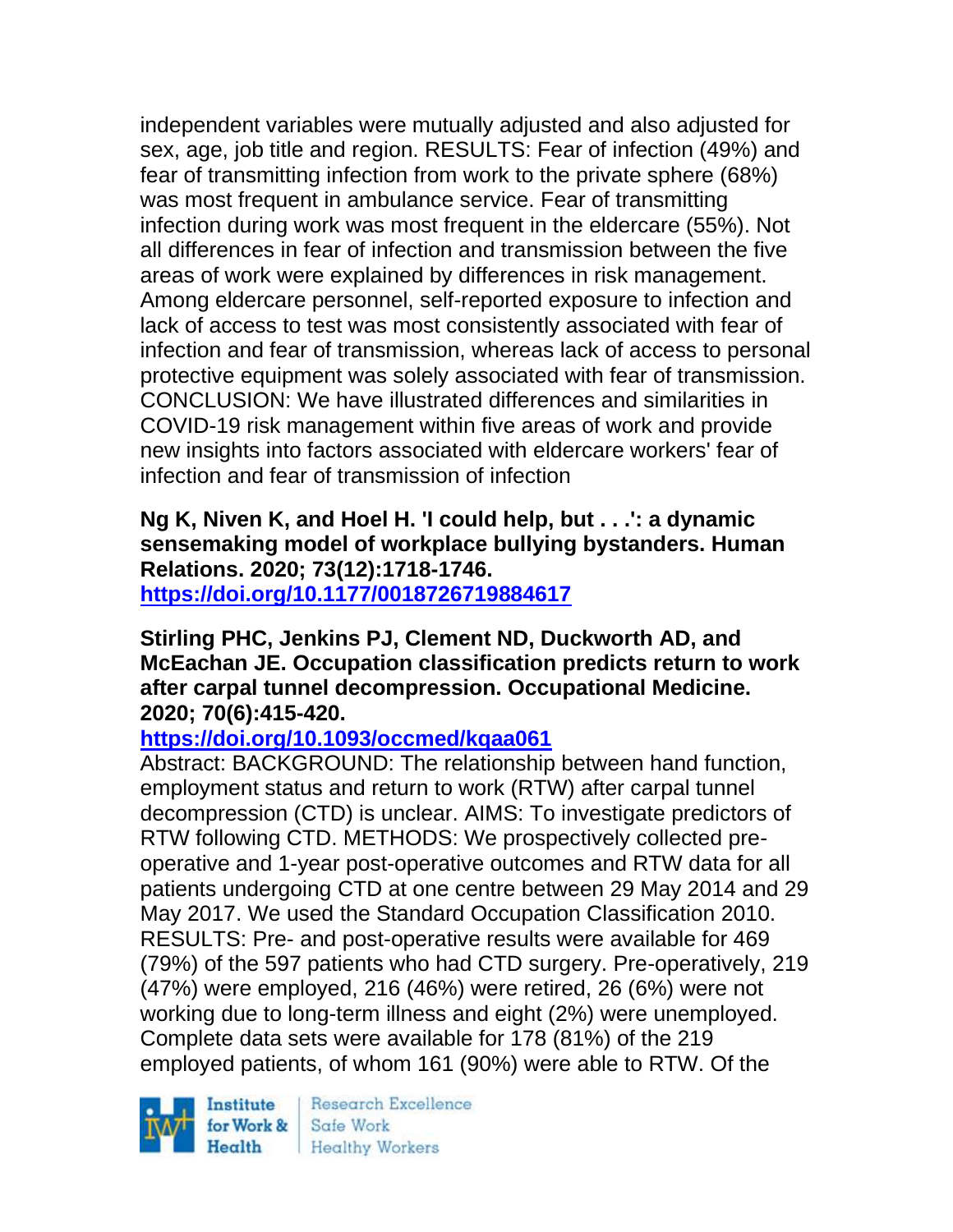rest, five (3%) had changed jobs and 12 (7%) were unable to work. Median RTW time was 4 weeks (interquartile range [IQR] 2-6 weeks). Significantly more patients undertaking manual labour were unable to RTW (15% versus 5%; P < 0.05). There was no significant difference in mean number of weeks absent between manual (5.7; 95% confidence interval [CI] 4.9-6.5) and non-manual workers (6.2; 95% CI 4.8-7.6) (P > 0.05). Median pre-operative (difference 15.9; 95% CI 4.5-25) and post-operative (difference 43.2; 95% CI 13.6-43.2) hand function scores were significantly worse in patients who did not RTW (P < 0.05). CONCLUSIONS: Most patients can RTW within 1 year of CTD. Failure to RTW is more likely in manual workers and patients with poorer pre-operative hand function

#### **Vinstrup J, Jakobsen MD, Madeleine P, and Andersen LL. Physical exposure during patient transfer and risk of back injury & low-back pain: prospective cohort study. BMC Musculoskeletal Disorders. 2020; 21(1):715.**

**<https://doi.org/10.1186/s12891-020-03731-2> [open access]** Abstract: BACKGROUND: Work-related musculoskeletal disorders (MSDs) are common among healthcare workers. Because frequent patient transfer has been associated with increased risk of MSDs, we aim to quantify the physical load associated with commonly-used assistive devices and to investigate associations between accumulated physical exposure and risk of MSDs. METHODS: By applying an exposure matrix based on objective measurements of electromyography and trunk flexion on a large (n=1285) prospective cohort, intensity of low-back pain (LBP) and odds of back injury at 1 year follow-up were modelled using linear models and logistic regressions, respectively. The cohort was divided into groups according to physical exposure; i.e. low (1st quartile), moderate (2nd and 3rd quartiles) and high (4th quartile) exposure. RESULTS: Exposure profiles are provided for 9 groups of assistive devices, with ceiling lifts and intelligent beds eliciting the lowest physical exposure. In the fully-adjusted model, we report differences in LBP intensity at follow-up between the low and moderate exposure groups (p=0.0085). No difference was found between the moderate and high exposure groups (p=0.2967). Likewise, we find no associations between physical exposure and odds of back injury at 1-year followup, with a prevalence of 11, 13 and 11% for the three groups,



**Research Excellence** Safe Work **Healthy Workers**